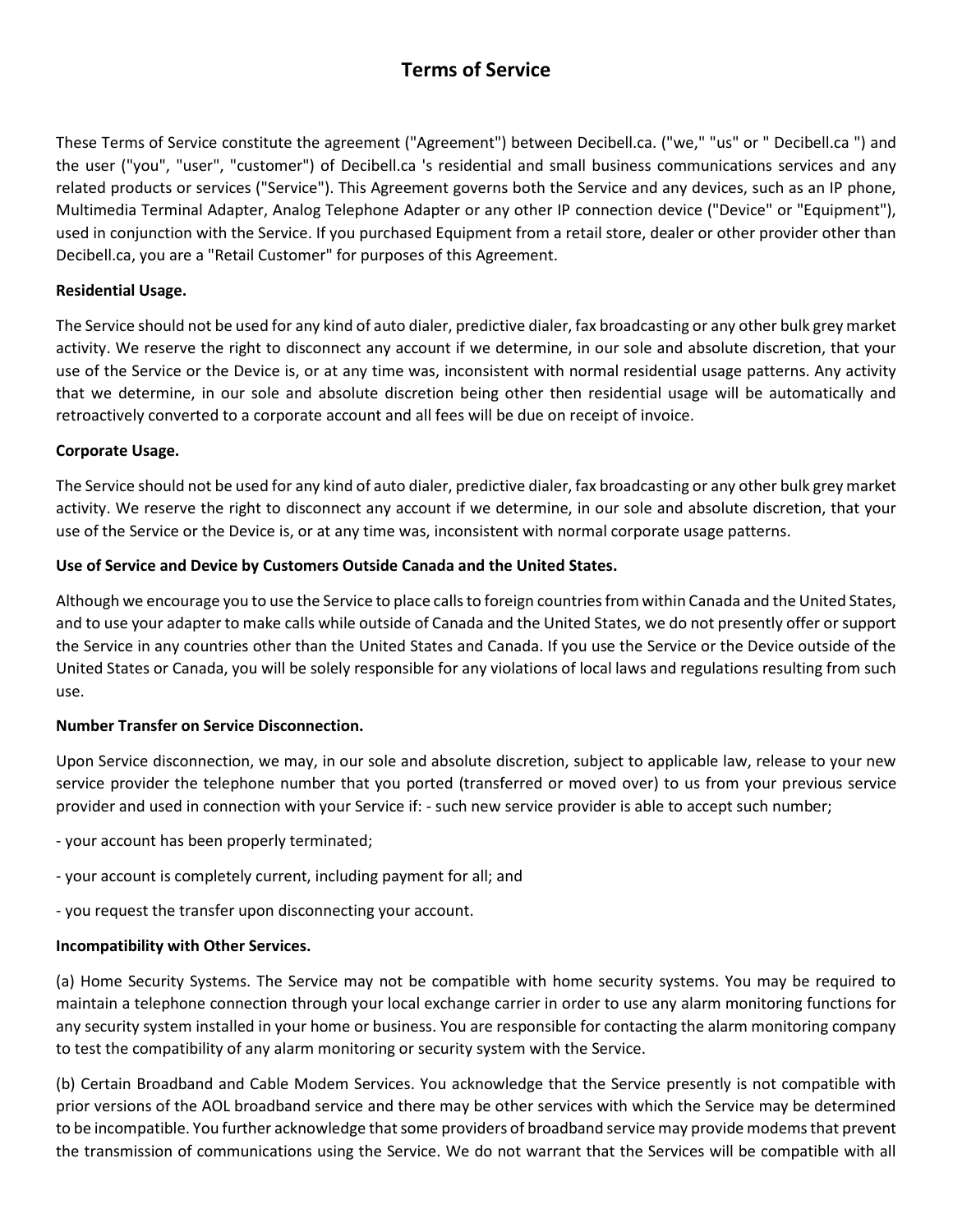broadband services and expressly disclaim any express or implied warranties or conditions regarding the compatibility of the Service with any particular broadband service.

(c) Third Party software/hardware solutions. You acknowledge that the Service presently can or cannot be compatible with third party solutions including but not limited: Asterisk@home, Trixbox, FreePBX, Freeswitch, or any application not shown on our website. Any support for these connections will be charged at the going rate shown on our websites.

## **Taxes.**

You are responsible for all applicable federal, provincial, municipal, local or other governmental sales, use, excise, valueadded, personal property, public utility, goods and services, harmonized or other taxes, fees or charges now in force or enacted in the future, that arise from or as a result of your subscription or use or payment for the Service or a Device. Such amounts are in addition to payment for the Service or Devices and will be billed to your credit card as set forth in this Agreement. If you are exempt from payment of such taxes, you must provide us with an original certificate that satisfies applicable legal requirements attesting to tax-exempt status. Tax exemption will only apply from and after the date we receive such certificate.

## **E911 Emergency Service**

We employ third parties to assist us in routing 9-1-1 calls to the local Emergency Response Centre's. We disclaim any and all liability or responsibility in the event such third party data used to route calls is incorrect or yields an erroneous result. Neither Internet Infinity nor its Affiliates, Partners, Officers, Directors, Employees may be held liable for any claim, damage or loss, and you hereby waive any and all such claims or cause of action, arising from or relating to the 9-1-1 dialing service unless such claims or causes of action arose from our gross negligence, recklessness or willful misconduct. You shall defend, indemnify and hold harmless Internet Infinity, its Officers, Directors, Employees, Affiliates, Agent, Partners and any other service provider who furnishes service to you in connection with the service, from any and all claims, losses, damages, fines, penalties, costs and expenses (including, without limitation, legal fees and expenses) by, or on behalf of, you or any third party relating to the absence, failure or outage of the service, including 9-1-1 dialing, incorrectly routed 9-1-1 dialed calls, and or the inability of any user of the service to be able to use 9-1-1 dialing or access emergency service personnel.

# **Disclaimer of Liability for Damages.**

IN NO EVENT WILL DECIBELL.CA, ITS OFFICERS, DIRECTORS, EMPLOYEES, AFFILIATES OR AGENTS OR ANY OTHER SERVICE PROVIDER WHO FURNISHES SERVICES TO YOU IN CONNECTION WITH THIS AGREEMENT OR THE SERVICE BE LIABLE FOR ANY DIRECT, INCIDENTAL, INDIRECT, SPECIAL, PUNITIVE, EXEMPLARY OR CONSEQUENTIAL DAMAGES, OR FOR ANY OTHER DAMAGES, INCLUDING BUT NOT LIMITED TO PERSONAL INJURY, WRONGFUL DEATH, PROPERTY DAMAGE, LOSS OF DATA, LOSS OF REVENUE OR PROFITS, OR DAMAGES ARISING OUT OF OR IN CONNECTION WITH THE USE OR INABILITY TO USE THE SERVICE, INCLUDING INABILITY TO ACCESS EMERGENCY SERVICE PERSONNEL THROUGH THE 9-1-1 DIALING SERVICE OR TO OBTAIN EMERGENCY HELP. THE LIMITATIONS SET FORTH HEREIN APPLY TO CLAIMS FOUNDED IN BREACH OF CONTRACT, BREACH OF WARRANTY OR CONDITION, PRODUCT LIABILITY, TORT (INCLUDING NEGLIGENCE), INTELLECTUAL PROPERTYINFRINGEMENT, STRICT LIABILITY, FUNDAMENTAL BREACH, BREACH OF A FUNDAMENTAL TERM AND ANY AND ALL OTHER THEORIES OF LIABILITY AND APPLY WHETHER OR NOT WE WERE INFORMED OF THE LIKELIHOOD OF ANY PARTICULAR TYPE OF DAMAGES.

# **No Warranties on Service.**

To the extent permitted by applicable law, WE MAKE NO WARRANTIES OR CONDITIONS, EXPRESS OR IMPLIED, INCLUDING BUT NOT LIMITED TO, ANY IMPLIED WARRANTIES OR CONDITIONS OF MERCHANTABLE QUALITY, REASONABLY ACCEPTABLE QUALITY, FITNESS OF THE SERVICE OR DEVICE FOR A PARTICULAR PURPOSE, TITLE OR NON-INFRINGEMENT OR ANY WARRANTY OR CONDITION ARISING BY USAGE OF TRADE, COURSE OF DEALING OR COURSE OF PERFORMANCE OR ANY WARRANTY OR CONDITION THAT THE SERVICE WILL MEET CUSTOMER'S REQUIREMENTS. WITHOUT LIMITING THE FOREGOING, WE PROVIDE NO WARRANTY OR CONDITION THAT THE SERVICE OR DEVICE WILL BE WITHOUT FAILURE,